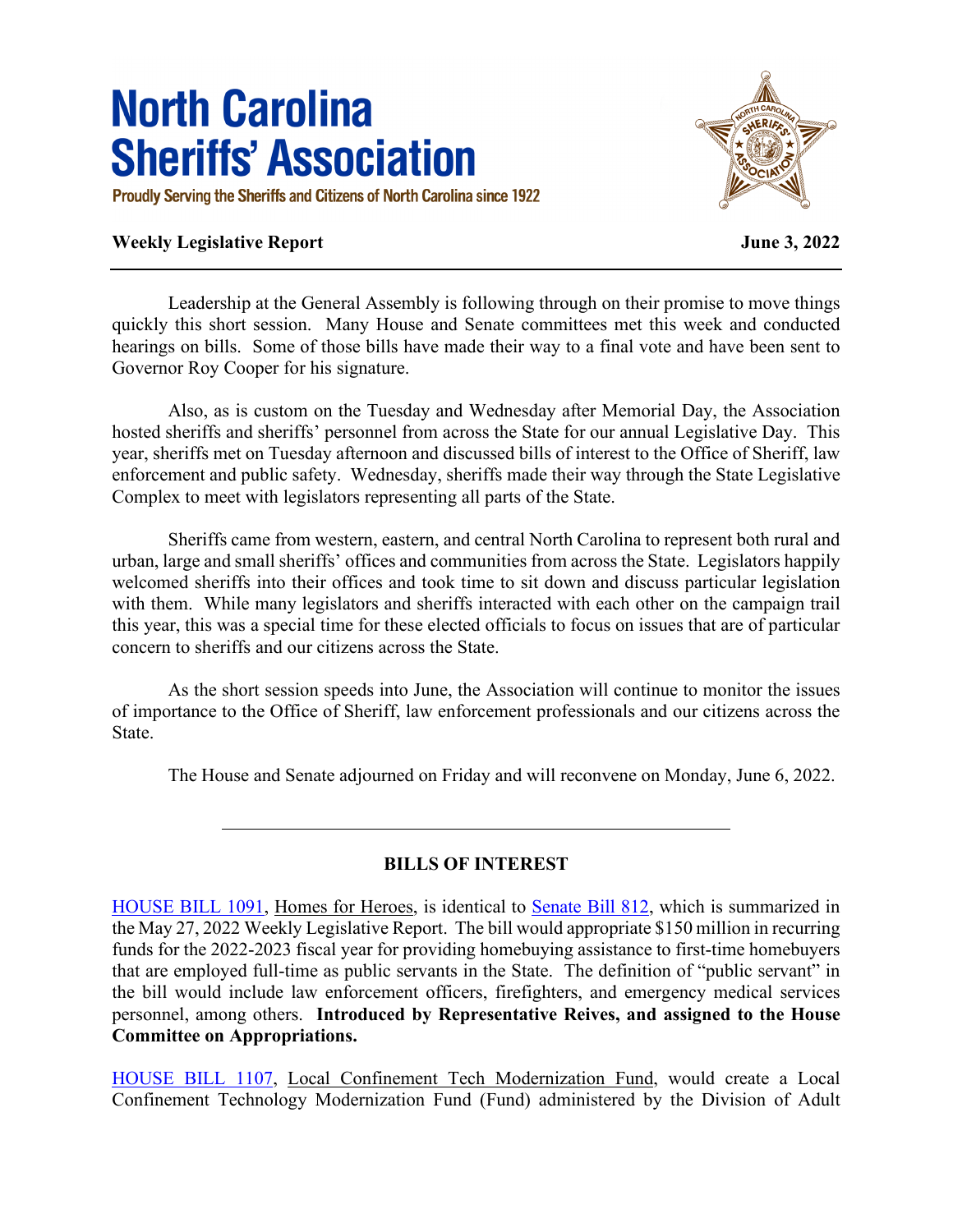Correction and Juvenile Justice (DACJJ) of the North Carolina Department of Public Safety and would appropriate \$50 million in nonrecurring funds to the Fund.

The Fund would be used to assist eligible counties in the modernization of local confinement facilities by awarding grants for the purchase or improvement of mobile detainee tracking systems, integrated detainee monitoring software, electronic jail management systems, integrated cloudbased recordkeeping, and security cameras with enhanced features.

The bill would define an eligible county as a county that has an adjusted market value of taxable real property of less than \$40 billion and would require a county awarded a grant through the Fund to provide matching county funds in an amount between 0% and 35% of the total grant funds awarded, depending upon the adjusted market value of taxable real property in the county. **Introduced by Representatives Pickett and Greene, and assigned to the House Committee on Appropriations.**

[HOUSE BILL 1108,](https://www.ncleg.gov/BillLookUp/2021/HB1108) Allow ABC Permits for Bars, would add a "Bar" category to the categories of defined establishments within North Carolina Alcoholic Beverage Control laws. A bar would be defined as an establishment substantially engaged in the business of serving alcoholic beverages for consumption on the premises. In order to qualify as a bar, the bill would require that the establishment's gross receipts from alcoholic beverages for consumption on the premises be no less than 75% of the establishment's total gross receipts.

The bill would authorize bars to obtain an on-premises malt beverage permit, on-premises unfortified wine permit, on-premises fortified wine permit, brown-bagging permit, special occasion permit, and mixed beverages permit.

Currently, owners of establishments that wish to sell and serve alcohol but do not regularly and customarily sell food are required to charge an annual membership fee to customers so that the establishment will fall under the "private club" or "private bar" category and thus be eligible to obtain the above permits. This bill would effectively remove that requirement for establishments that qualify as a bar. **Introduced by Representatives Moffitt, Hardister, Bradford and Turner, and assigned to the House Committee on Alcoholic Beverage Control.**

[HOUSE BILL 1110,](https://www.ncleg.gov/BillLookUp/2021/HB1110) Mobile Home Park Regulation, would enact new provisions to regulate "mobile home parks." The bill would define mobile home parks as "parcels of land used for the continuous accommodations of five or more occupied mobile homes and operated for the pecuniary benefit of the owner of the parcel of land or the owner's agents, lessees, or assignees." The bill would give owners of mobile homes that are parked in mobile home parks substantially similar rights as tenants receive in traditional apartment or home rental arrangements, including eviction only by summary ejectment filed in our State courts.

Of interest to the criminal justice community, the bill would require special procedures for removal of a mobile home from a mobile home park upon the issuance of a judgment and writ of possession for the owner or management of the mobile home park, as follows: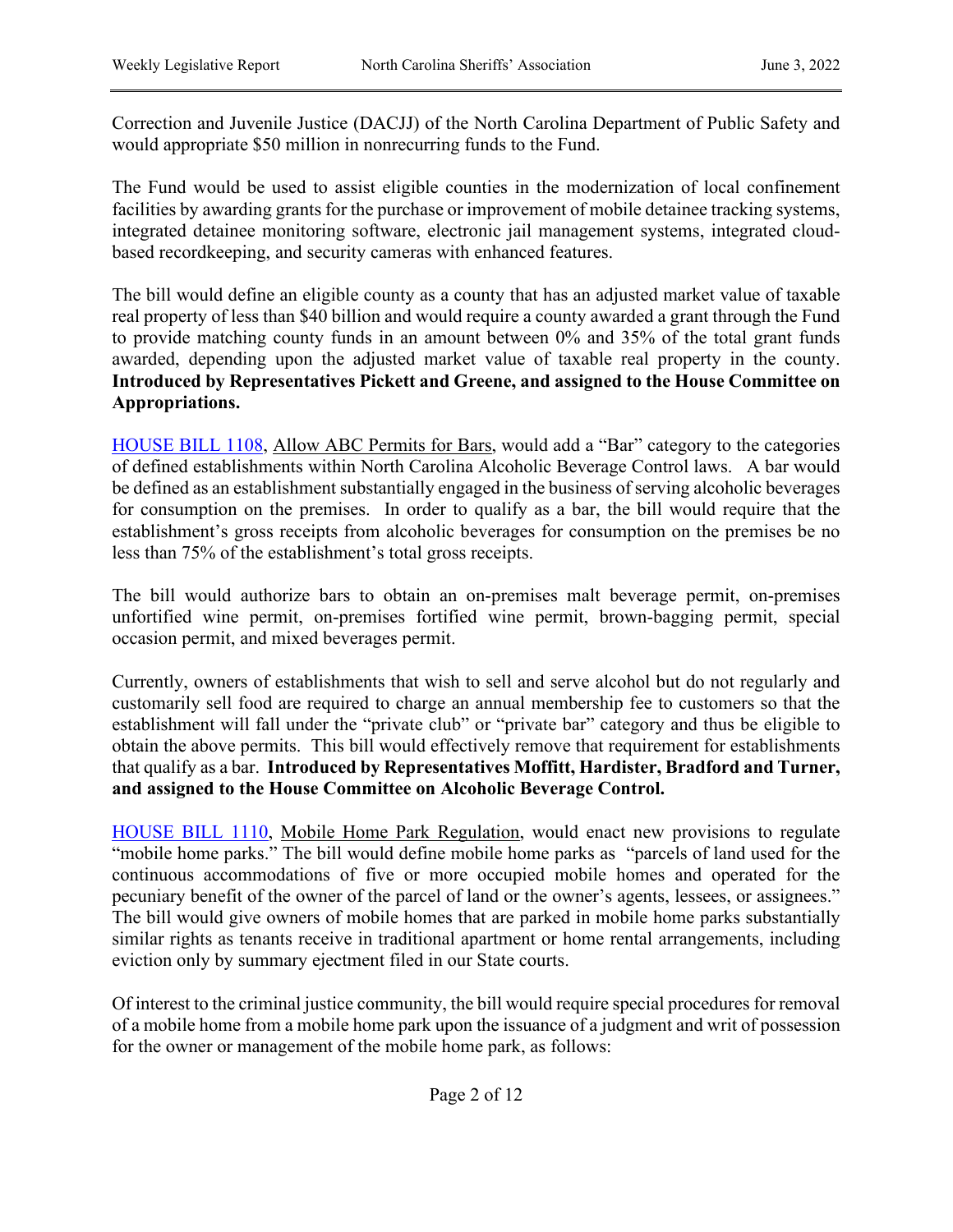- 1. The bill would require the sheriff to serve notice of the execution of the writ of possession upon receipt, as specified in the summary ejectment statutes.
- 2. The bill would require the notice to advise the mobile homeowner to prepare the mobile home for removal and state that, at a specified time not less than 48 hours from the entry of judgment, the sheriff will return, serve the writ, and supervise removal of the mobile home if the tenancy was terminated for conduct that is criminal, dangerous to life, or injurious to property.

If the tenancy was terminated for any other reason, the bill would allow the owner of the mobile home an option to delay execution of the writ by up to 30 days upon prepaying, by certified check, cashier's check or wire transfer, the amount declared by the court to be due to the landlord and rent for each day following the court's ruling that the mobile homeowner will remain on the property. To exercise this option, the mobile homeowner would be required to make payment within 48 hours of the court's ruling in the action.

- 3. The bill would allow the landlord and the sheriff to extend the time for execution of the writ by written agreement if the mobile homeowner fails to have the mobile home safe and ready for removal or if inclement weather or other unforeseen problems occur.
- 4. If the mobile home is not removed within the time permitted in the writ of possession or any written extension, the bill would give the sheriff the right to take possession of the mobile home for removal and storage.

The bill would limit the liability of the sheriff and landlord in making this removal to gross negligence or willful or wanton disregard of the property rights of the mobile homeowner and would place all responsibility to secure the mobile home against freezing and wind and weather damage on the persons who have a property interest in the mobile home and not the sheriff.

## **Introduced by Representatives Autry, Meyer and R. Smith, and assigned to the House Committee on Local Government – Land Use, Planning, and Development.**

[HOUSE BILL 1116,](https://www.ncleg.gov/BillLookUp/2021/HB1116) Fiona Mae Wagglebottom's Act, would make depriving an animal of "adequate shelter" or "adequate space," as those terms are defined in the bill, chargeable as misdemeanor cruelty to animals. The bill would also prevent the use of a dog in a lawful hunt from being charged as cruelty to animals.

"Adequate shelter" would be defined to mean shelter: (1) suitable for the species and condition of the animal; (2) that protects the animal from weather; (3) that is properly lighted and cleaned; (4) that enables the animal to remain clean and dry; (5) that is properly shaded and not readily conductive of heat on days above 85° Fahrenheit; (6) that provides a windbreak at its entrance; and (7) that provides bedding material promoting the retention of body heat on days below 32° Fahrenheit. Adequate shelter" would not include outdoor tethering during periods of extreme weather.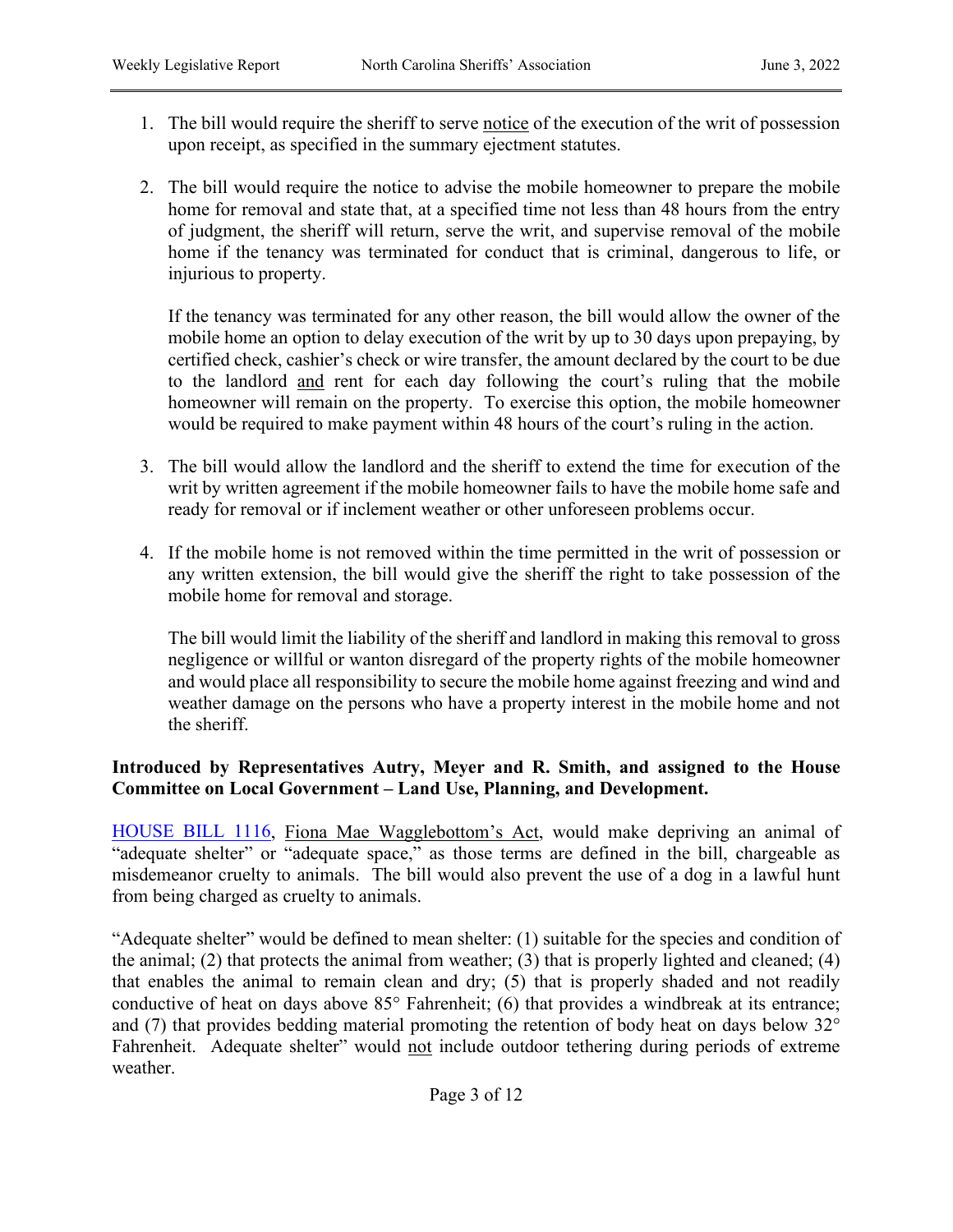If the shelter has a wire, grid, or slat floor, the bill would require the floor to prevent the animal's feet from passing through any openings, protect the animal's feet and toes from injury, and not sag under the animal's weight in order to come within the definition of "adequate shelter."

The bill would define "adequate space" to mean "sufficient space to allow each animal freedom of movement." In the case of tethering, the bill would require the tether to be at least the greater of 15 feet or the length of the animal, as measured from the tip of its nose to the base of its tail. The bill would also require the tether to not weigh more than one-tenth of the animal's body weight and not have weights or other heavy objects attached to it.

Finally, the bill would define "extreme weather" as any period above 85° Fahrenheit, any period below 32° Fahrenheit, the effective period of any hurricane, tropical storm, or severe weather warning issued by the National Weather Service (NWS), or the effective period of a heat advisory issued by a local or State authority.

Currently, depriving an animal of just adequate shelter or adequate space is not clearly chargeable as cruelty to animals and the use of a dog in a lawful hunt is not explicitly excluded from being considered as cruelty to animals. **Introduced by Representative Dahle and Harrison, assigned to the House Committee on Appropriations.** 

[HOUSE BILL 1126,](https://www.ncleg.gov/BillLookUp/2021/HB1126) Abortion Law Revisions, would expand the circumstances under which an abortion is legal after the twentieth week of pregnancy, as described in greater detail in the bill. The bill would also appropriate \$500,000 to the North Carolina State Crime Laboratory for the fiscal year following the date the bill becomes law to be used for necessary equipment and resources. **Introduced by Representatives Logan and K. Smith, and assigned to the Committee on Rules, Calendar, and Operations of the House.**

[HOUSE BILL 1128,](https://www.ncleg.gov/BillLookUp/2021/HB1128) Law Enforcement Investment Act, is identical to [Senate Bill 800,](https://www.ncleg.gov/BillLookUp/2021/SB800) which is summarized in the May 27, 2022 Weekly Legislative Report. The bill would appropriate various funds to be invested in the law enforcement community and would expand opportunities for law enforcement officers, as described in detail in the May 27, 2022 Weekly Legislative Report. **Introduced by Representative Reives, Hunter, Cooper-Suggs and Everitt, and assigned to the House Committee on Appropriations.** 

[HOUSE BILL 1135,](https://www.ncleg.gov/BillLookUp/2021/HB1135) ABC Laws/Local Sales Option, would authorize local governments to adopt ordinances authorizing the issuance of "Happy Hour Permits" to permittees with on-premises malt beverage permits, on-premises unfortified wine permits, on-premises fortified wine permits, or mixed beverages permits located within their jurisdictions.

The permit would allow any permittee to sell an alcoholic beverage at a different price from the usual or established price for that alcoholic beverage. In addition, permittees would be permitted to sell more than one alcoholic beverage to purchasers at a single price. Permittees would also be able to establish a single purchase price of an alcoholic beverage that is contingent on the purchase of additional alcoholic beverages.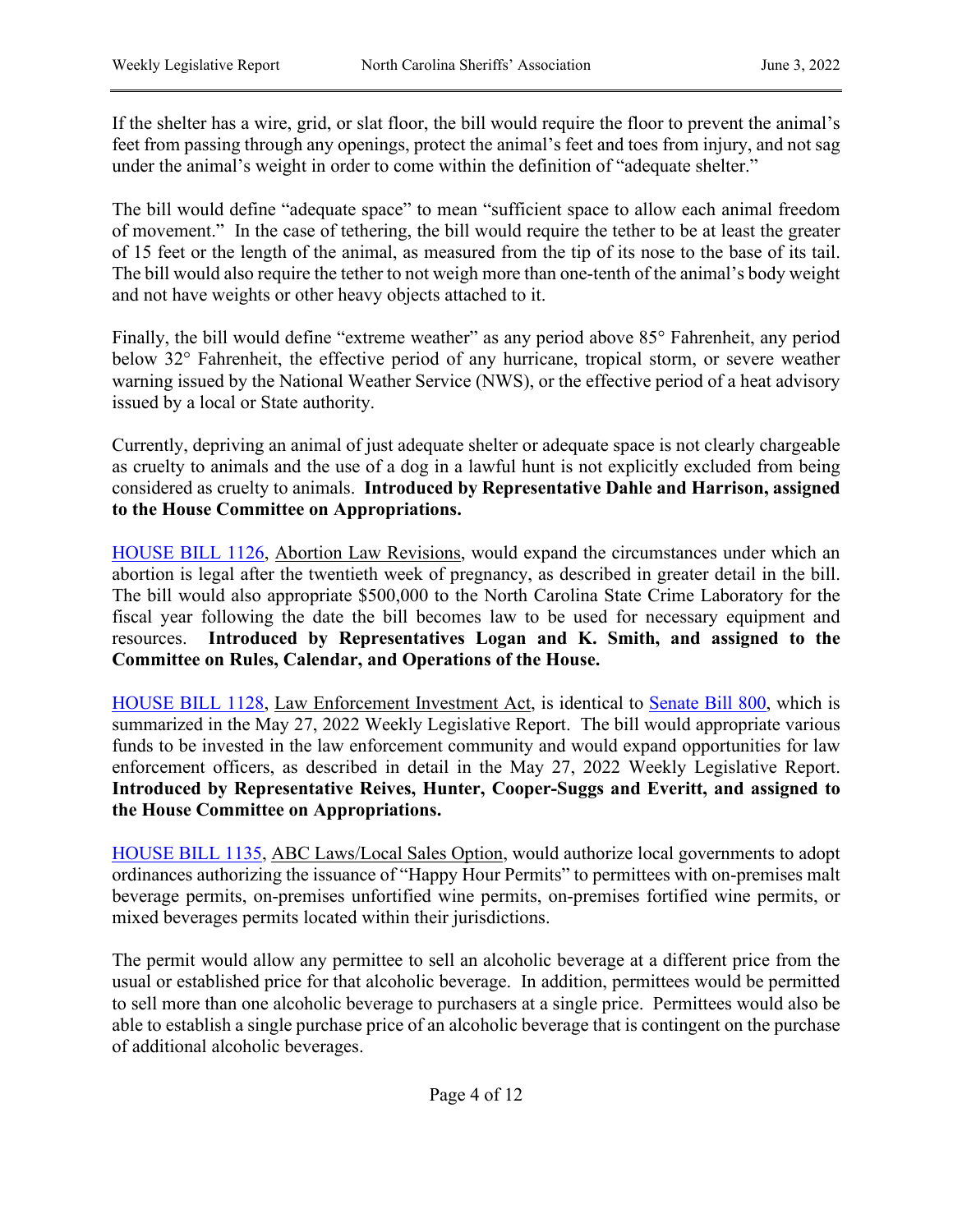Finally, permittees would be able to offer "cents off" coupons to patrons and offer a meal and an alcoholic beverage together for the same price even if the total price does not reflect a reduction in the price of the alcoholic beverage. The bill would allow permittees to advertise the price and types of alcoholic beverages: (1) on outside signage located on their premises; and/or (2) via newspapers, radio, television, and other mass media.

Currently, permittees with on-premises malt beverages permits, on-premises unfortified wine permits, and on-premises fortified wine permits are not allowed to sell more than two alcoholic beverages at one time to a single patron. Additionally, permittees with mixed beverages permits are not allowed to sell more than one alcoholic beverage at one time to a single patron, and no permittees are allowed to advertise the price of beverages on outside signage. **Introduced by Representatives Saine, Hardister and Dahle, and assigned to the House Committee on Alcoholic Beverage Control.** 

[HOUSE BILL 1136,](https://www.ncleg.gov/BillLookUp/2021/HB1136) NC Working Families Act, would appropriate \$19 million in nonrecurring funds to the North Carolina Department of Health and Human Services (DHHS) for the 2022-2023 fiscal year to be used to support State-operated alcohol and drug abuse treatment centers.

The bill would also appropriate \$10 million in nonrecurring funds to the Governor's Crime Commission within the North Carolina Department of Public Safety for the 2022-2023 fiscal year to provide competitive grants to North Carolina municipal police departments for the purpose of funding permanent or contract mental health professionals to assist officers in responding to criminal and noncriminal incidents, when deemed appropriate by the municipal police department.

Any mental health professional funded by the appropriation would be required to provide one or more of the following services: (1) field services for individuals requesting services or experiencing crisis; (2) nonemergency transportation for individuals experiencing a crisis; (3) response to referrals for service; (4) field support to Crisis Intervention Team (CIT) law enforcement officers; (5) proactive follow up and referrals to persons with a history of behavioral health issues resulting in police response; (6) referral and support services information for an individual's support network; and (7) collaborative responses to calls for service.

From and after July 1, 2022, the bill would increase the retirement allowance to beneficiaries of the North Carolina Teachers' and State Employees' Retirement System (TSERS) whose retirements commenced on or before July 1, 2021 by 3% of the allowance payable on June 1, 2022. The bill would increase the retirement allowance by a prorated amount of 3% of the allowance payable on June 1, 2022, as determined by the Board of Trustees based upon the number of months that a retirement allowance was paid between July 1, 2021 and June 30, 2022, for those beneficiaries whose retirements commenced after July 1, 2021 but before June 30, 2022. The bill would appropriate \$153 million in recurring funds to the Reserve for Retiree Cost-of-Living Adjustments for the 2022-2023 fiscal year to implement this increase.

Finally, the bill would also amend the salary schedules for State law enforcement officers, correctional officers, and probation and parole officers in the 2021 Appropriations Act and award a legislative salary increase and retention bonuses in a manner identical to [Senate Bill 792,](https://www.ncleg.gov/BillLookUp/2021/S792) which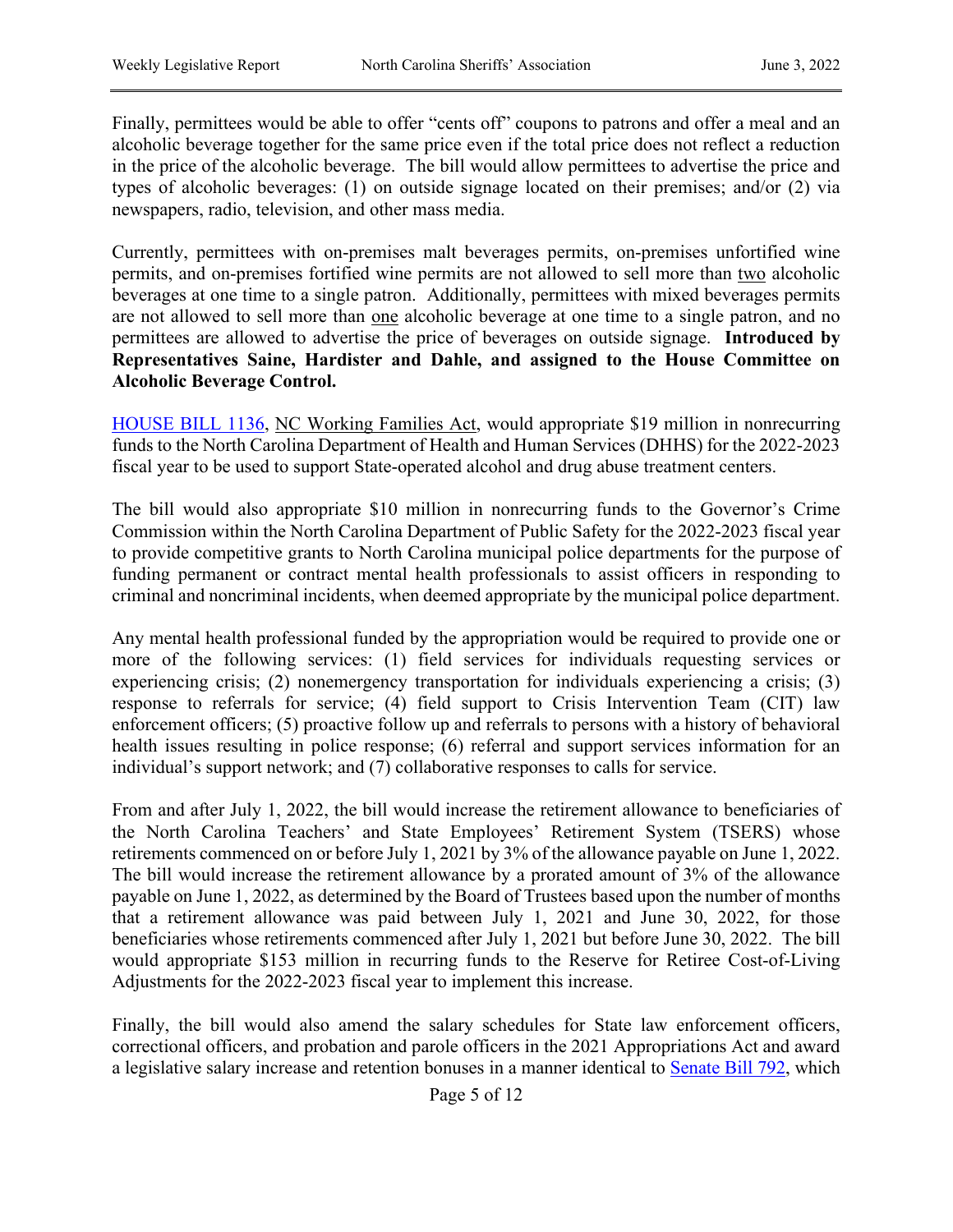## is summarized in the May 27, 2022 Weekly Legislative Report. **Introduced by Representatives Reives, Adcock and Lofton, and assigned to the House Committee on Appropriations.**

[HOUSE BILL 1142,](https://www.ncleg.gov/BillLookUp/2021/HB1142) Revise Motor Vehicle Emission Laws, would prohibit a person from modifying a diesel-powered motor vehicle with a device that temporarily or permanently enables the vehicle to emit visible air contaminants equal to or darker than the shade or density designated as No. 1 on the Ringelmann Chart or equal to or darker than a shade or density of 20% opacity or that enables the vehicle to perform "coal rolling."

"Coal rolling" would be defined as operating a diesel-powered motor vehicle in a manner that causes emission of visible air contaminants with the intent to do any of the following: (1) cause a reasonable person to feel harassed, annoyed, or alarmed; (2) obstruct or obscure any person's view of the roadway, other users of the roadway, or a traffic control device; or (3) create a hazard to a motor vehicle operator, bicyclist, or pedestrian. The bill would make "coal rolling" punishable as a Class A1 misdemeanor.

The bill would also require any safety and emission inspection required under law to include a determination that the inspected vehicle has not been modified to perform "coal rolling" and would empower both the North Carolina Sheriffs' Education and Training Standards Commission and the North Carolina Criminal Justice Education and Training Standards Commission to develop training to identify emissions violations. **Introduced by Representatives Autry, Logan and Harrison, and assigned to the House Committee on Appropriations.** 

[HOUSE BILL 1146,](https://www.ncleg.gov/BillLookUp/2021/HB1146) Community Safety Act, is identical to [Senate Bill 801,](https://www.ncleg.gov/BillLookUp/2021/SB801) which is summarized in the May 27, 2022 Weekly Legislative Report. Among other provisions summarized in the May 27, 2022 Weekly Legislative Report, this bill would define strangleholds, lateral vascular neck restraints, carotid restraints, or any other tactics that restrict oxygen or blood flow to the head or neck as deadly force under the General Statutes and would require officers to use "the minimum amount of force reasonably necessary to accomplish the law-enforcement action" and attempt deescalation tactics when possible.

Currently, the above-referenced restraints, holds, and tactics are not defined in the General Statutes or relevant case law as deadly force. **Introduced by Representative Reives, Gailliard, Hurtado and Lofton, and assigned to the House Committee on Appropriations.** 

[HOUSE BILL 1147,](https://www.ncleg.gov/BillLookUp/2021/HB1147) Fund Our Police, is identical to [Senate Bill 802,](https://www.ncleg.gov/BillLookUp/2021/SB802) which is summarized in the May 27, 2022 Weekly Legislative Report. The bill would appropriate \$50 million in nonrecurring funds to the North Carolina Department of Public Safety (DPS) for the 2022-2023 fiscal year to fund one-time bonuses in the amount of \$1,500, payable to local law enforcement officers who are employed on July 1, 2022, in recognition of their service during the coronavirus pandemic. For the purposes of this provision, a local law enforcement officer would mean a full-time employee hired by the local employing authority and serving as a sheriffs' deputy, police officer, detention officer, or telecommunicator. **Introduced by Representative Reives, Gailliard, Cooper-Suggs and Hunter, and assigned to the House Committee on Appropriations.**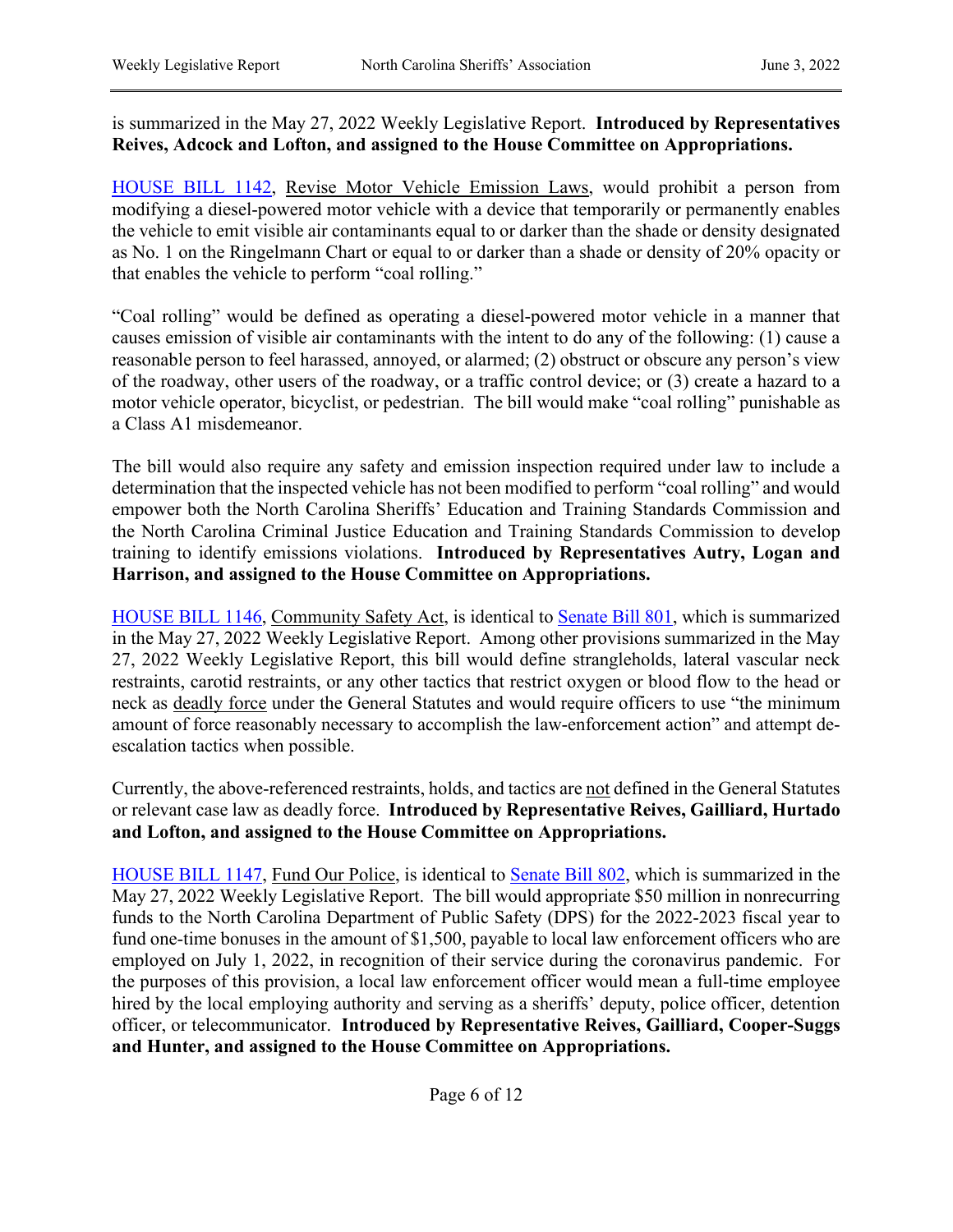[HOUSE BILL 1148,](https://www.ncleg.gov/BillLookUp/2021/HB1148) Remove Sheriff from Jury Summons Process, would remove the sheriff from the jury summons process. The bill would require clerks of court to prepare, issue, and serve all jury summonses.

Currently, clerks of court have the option to either (1) prepare, issue, and serve jury summonses themselves; or (2) provide printed jury summonses or a list of jurors' names and addresses to the sheriff, who is then required to ensure that all summonses are properly issued and served.

Additionally, the bill would appropriate \$50,000 in nonrecurring funds to the North Carolina Administrative Office of the Courts for the 2022-2023 fiscal year to be used to educate clerks of court, sheriffs, and other relevant stakeholders of the changes made in the bill. **Introduced by Representative Moss, and assigned to the House Committee on Judiciary 2.**

[HOUSE BILL 1163,](https://www.ncleg.gov/BillLookUp/2021/HB1163) Bulkhead Authority for Carolina Beach, would give the Town of Carolina Beach (Town) authority to make, enact, and enforce ordinances that would require properties adjacent to waters of the State to construct structures to retain or stabilize the shoreline when such construction is necessary to protect property and public infrastructure from waves, tides, erosion, flooding, and sea level rise.

Additionally, the bill would authorize the Town to provide standards for the construction, replacement, reconstruction, and maintenance of these structures, which would be enforced by law enforcement officers for the Town. Currently, the Town has no authority to require properties to construct retaining or stabilizing structures or to provide or enforce construction standards of such structures.

This bill would only apply to the Town of Carolina Beach. Since the bill applies to fewer than 15 counties, it is considered a local bill. Local bills do not require the signature of the Governor and become law if approved by the General Assembly. **Introduced by Representative Miller.**

[SENATE BILL 873,](https://www.ncleg.gov/BillLookUp/2021/SB873) Pitt County Funds, would appropriate \$600,000 in nonrecurring funds to Pitt County for the 2022-2023 fiscal year to be used for a ballistics laboratory for the Pitt County Sheriff's Office. **Introduced by Senator Davis, and assigned to the Committee on Appropriations/Base Budget of the Senate.** 

[SENATE BILL 879,](https://www.ncleg.gov/BillLookUp/2021/SB879) Funds for Greene Co. Emergency Op. Ctr., would appropriate \$145,000 in nonrecurring funds to Greene County for the 2022-2023 fiscal year to support Greene County's Emergency Operations Center. The Greene County Emergency Operations Center houses the Greene County Emergency Operations Center for Disaster Response, the 911 Communication and Dispatch Center, the Greene County Emergency Services Office and County Transportation Department offices. **Introduced by Senator Davis, and assigned to the Committee on Appropriations/Base Budget of the Senate.**

[SENATE BILL 889,](https://www.ncleg.gov/BillLookUp/2021/SB889) Support Sick and Aging State Prisoners, would appropriate \$6 million in nonrecurring funds to the North Carolina Department of Public Safety (DPS) for the 2022-2023 fiscal year to support, maintain, or expand chronic care units in State prisons. The bill would also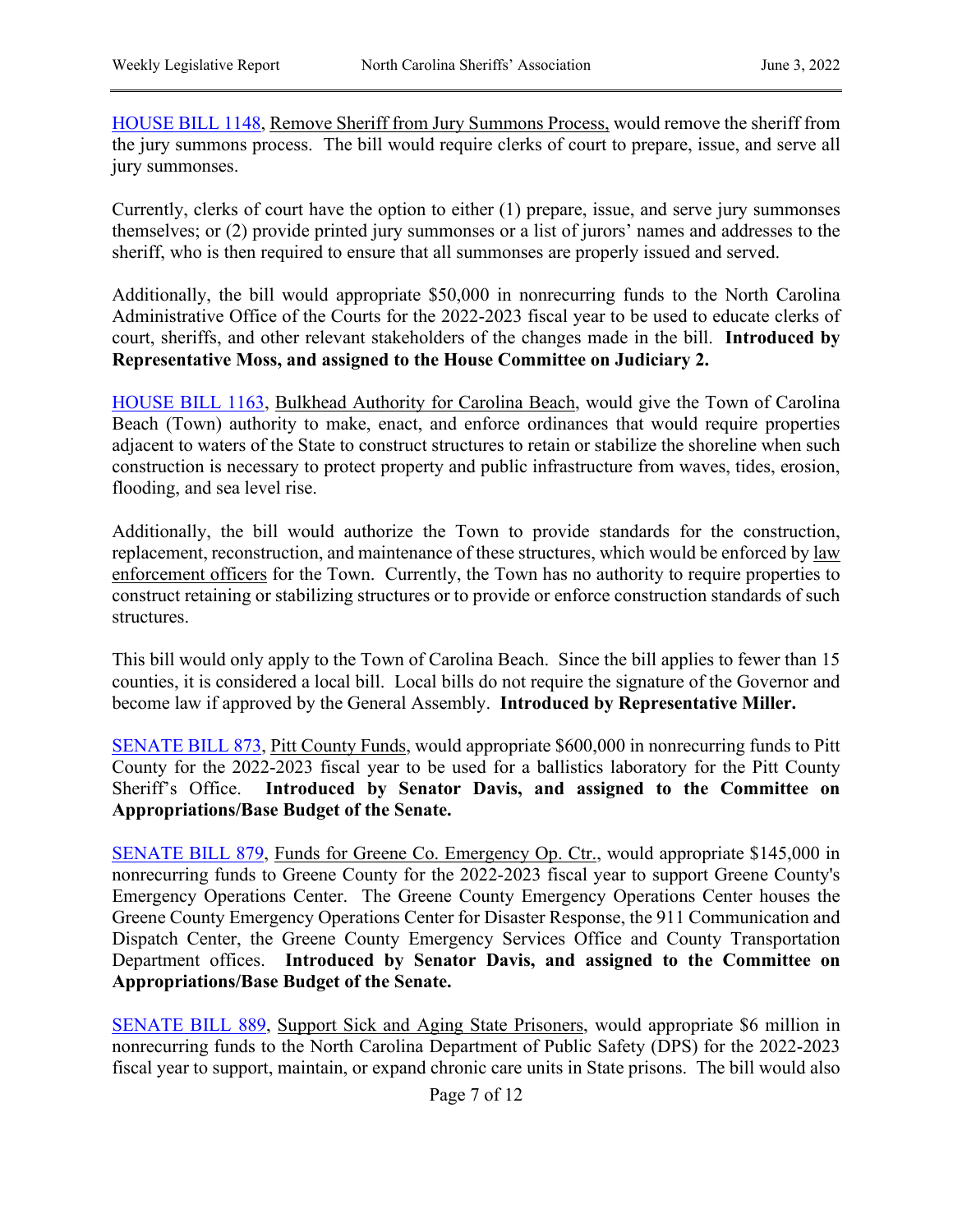appropriate \$4 million in nonrecurring funds to DPS for the 2022-2023 fiscal year to improve the screening and training of incoming staff at State prisons.

In addition, the bill would require the Secretary of DPS to use the Secretary's statutory authority to extend the limits of confinement to lessen overcrowding in State prisons when a State prison is at or above 80% of its maximum occupancy capacity. This would result in the early release from prison of certain State prisoners to serve the remainder of their prison sentence under the supervision of community corrections officers.

Finally, the bill would expand the eligibility for the medical release of "inmates" to include a prisoner that is incapacitated to the extent the inmate no longer poses a public safety risk. "Inmate" refers to a prisoner that is sentenced to the custody of the Division of Adult Correction and Juvenile Justice (DACJJ) of the North Carolina Department of Public Safety. Currently, eligibility for medical release applies to "inmates" who are permanently and totally disabled, terminally ill, or are geriatric. **Introduced by Senators Murdock and Waddell, and assigned to the Committee on Rules and Operations of the Senate.** 

[SENATE BILL 892,](https://www.ncleg.gov/BillLookUp/2021/SB892) Durham/Civilian Traffic Investigators, is identical to [House Bill 1024,](https://www.ncleg.gov/BillLookUp/2021/H1024) which is summarized in the May 27, 2022 Weekly Legislative Report. The bill would authorize the City of Durham to employ nonsworn personnel, to be known as "Civilian Traffic Investigators," to investigate crashes that only involve property damage. **Introduced by Senators Woodard and Murdock, and assigned to the Committee on Rules and Operations of the Senate.**

[SENATE BILL 893,](https://www.ncleg.gov/BillLookUp/2021/SB893) ATV and UTV Titling/Mod. UTV Revisions, would authorize the North Carolina Division of Motor Vehicles (DMV) to issue certificates of title for all-terrain vehicles, modified utility vehicles, or utility vehicles. The bill would also allow modified utility vehicles to be operated on any street or highway where the posted speed limit is 55 miles per hour or less.

Currently, modified utility vehicles may not be operated on any street or highway having four or more travel lanes where the posted speed limit is above 35 miles per hour. **Introduced by Senator Jarvis, and assigned to the Committee on Rules and Operations of the Senate.**

[SENATE BILL 902,](https://www.ncleg.gov/BillLookUp/2021/SB902) Revise Motor Vehicle Emission Laws, is identical to [House Bill 1142,](https://www.ncleg.gov/BillLookUp/2021/h1142) which is summarized above in this Weekly Legislative Report. **Introduced by Senators Marcus, Garrett and Mayfield, and assigned to the Committee on Rules and Operations of the Senate.**

[SENATE BILL 903,](https://www.ncleg.gov/BillLookUp/2021/SB903) Asheville/Raleigh Traffic Investigators, would authorize the City of Asheville and the City of Raleigh to employ nonsworn personnel, to be known as "Civilian Traffic Investigators," to investigate crashes that only involve property damage. The provisions in this bill are substantially similar to those in [House Bill 1011,](https://www.ncleg.gov/BillLookUp/2021/H1011) which is summarized in the May 27, 2022 Weekly Legislative Report.

The bill would authorize the City of Asheville and the City of Raleigh to employ these Investigators but would not authorize Investigators in either city to direct traffic. Investigators in Asheville only would be authorized to issue citations for infractions under Chapter 20 of the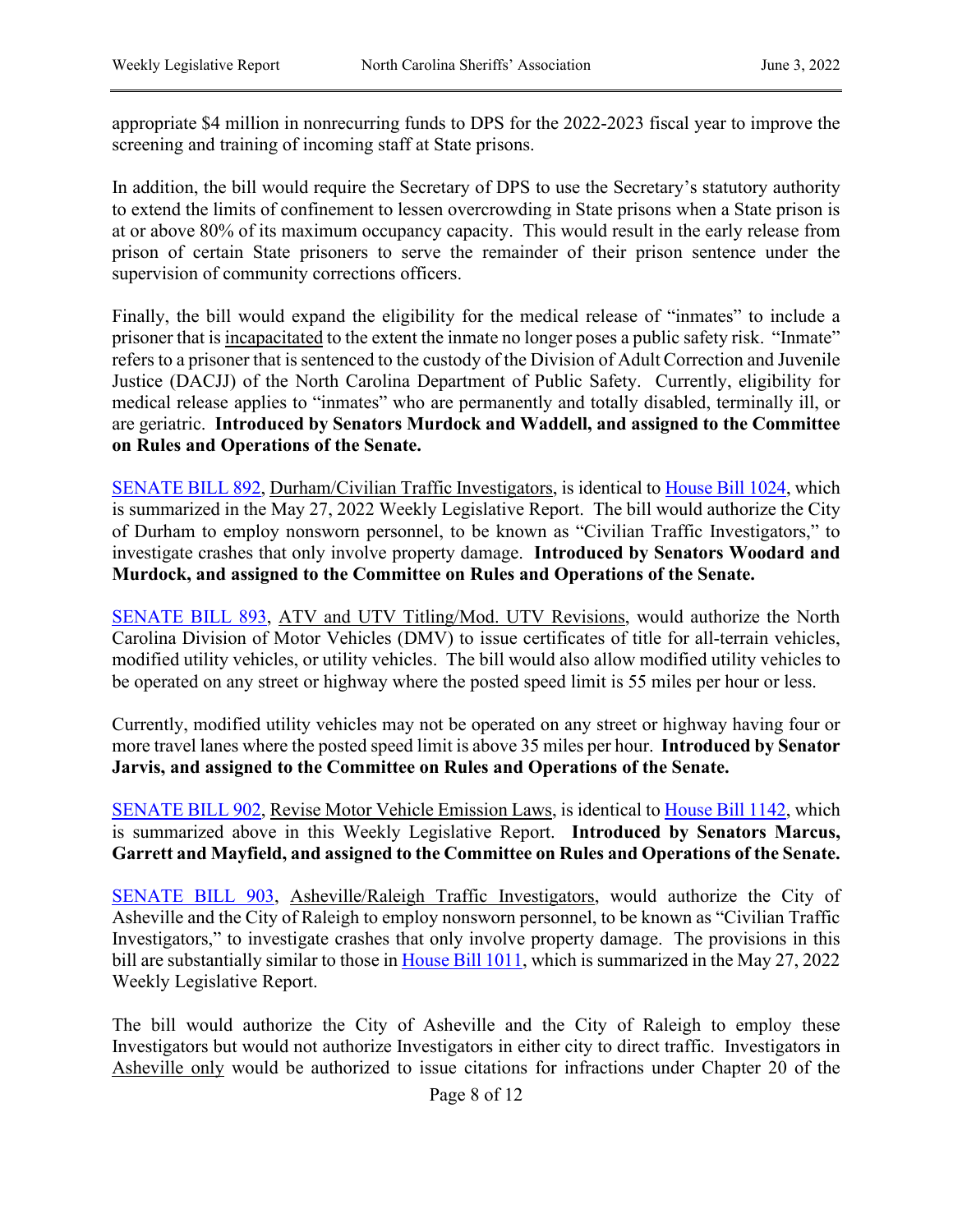#### General Statutes.

This bill would apply only to the City of Asheville and the City of Raleigh. Since the bill applies to fewer than 15 counties, it is considered a local bill. Local bills do not require the signature of the Governor and become law if approved by the General Assembly. **Introduced by Senators Blue and Mayfield, and assigned to the Committee on Rules and Operations of the Senate.** 

[SENATE BILL 910,](https://www.ncleg.gov/BillLookUp/2021/SB910) Motorist Notification Act, would authorize a publicly owned fire apparatus in Davidson County to be equipped with blue lights so long as the fire apparatus parking brake is engaged, the on-scene lights of the fire apparatus are activated, and the blue lights are only visible from the rear of the fire apparatus. The bill would define "fire apparatus" to mean any of the following: a pumper apparatus, mobile foam apparatus, initial attack apparatus, quint, tanker apparatus, and aerial apparatus.

Currently, it is a Class 1 misdemeanor to possess a blue light or to install, activate, or operate a blue light on any vehicle other than publicly owned vehicles used for law enforcement purposes or any other vehicle used by law enforcement officers in the performance of their duties.

This bill would apply only to Davidson County. Since the bill applies to fewer than 15 counties, it is considered a local bill. Local bills do not require the signature of the Governor and become law if approved by the General Assembly. **Introduced by Senator Jarvis, and assigned to the Committee on Rules and Operations of the Senate.**

[SENATE BILL 912,](https://www.ncleg.gov/BillLookUp/2021/SB912) Greensboro Civilian Traffic Investigators/SBE, would authorize the City of Greensboro to employ nonsworn personnel, to be known as "Civilian Traffic Investigators," to investigate crashes only involving property damage and issue citations for infractions under Chapter 20 of the General Statutes for any traffic crashes investigated. The provisions in this bill are substantially similar to those in [House Bill 1011,](https://www.ncleg.gov/BillLookUp/2021/h1011) which is summarized in the May 27, 2022 Weekly Legislative Report.

The bill would require the City of Greensboro to establish minimum standards for employment as a Civilian Traffic Investigator and would require the Greensboro Police Department to design a training program for these investigators, in consultation with the North Carolina Justice Academy. Investigators would be required to complete the training program and at least four weeks of field training with a law enforcement officer who has experience conducting traffic crash investigations and would be issued uniforms substantially different in color and style from that of a law enforcement officer for the City. Investigators would not be issued a weapon of any type and would not have authority to arrest, but would have the same authority as a law enforcement officer to tow or remove vehicles obstructing public streets or highways.

This bill would only apply to the City of Greensboro. Since the bill applies to fewer than 15 counties, it is considered a local bill. Local bills do not require the signature of the Governor and become law if approved by the General Assembly. **Introduced by Senators Garrett and Robinson, and assigned to the Committee on Rules and Operations of the Senate.**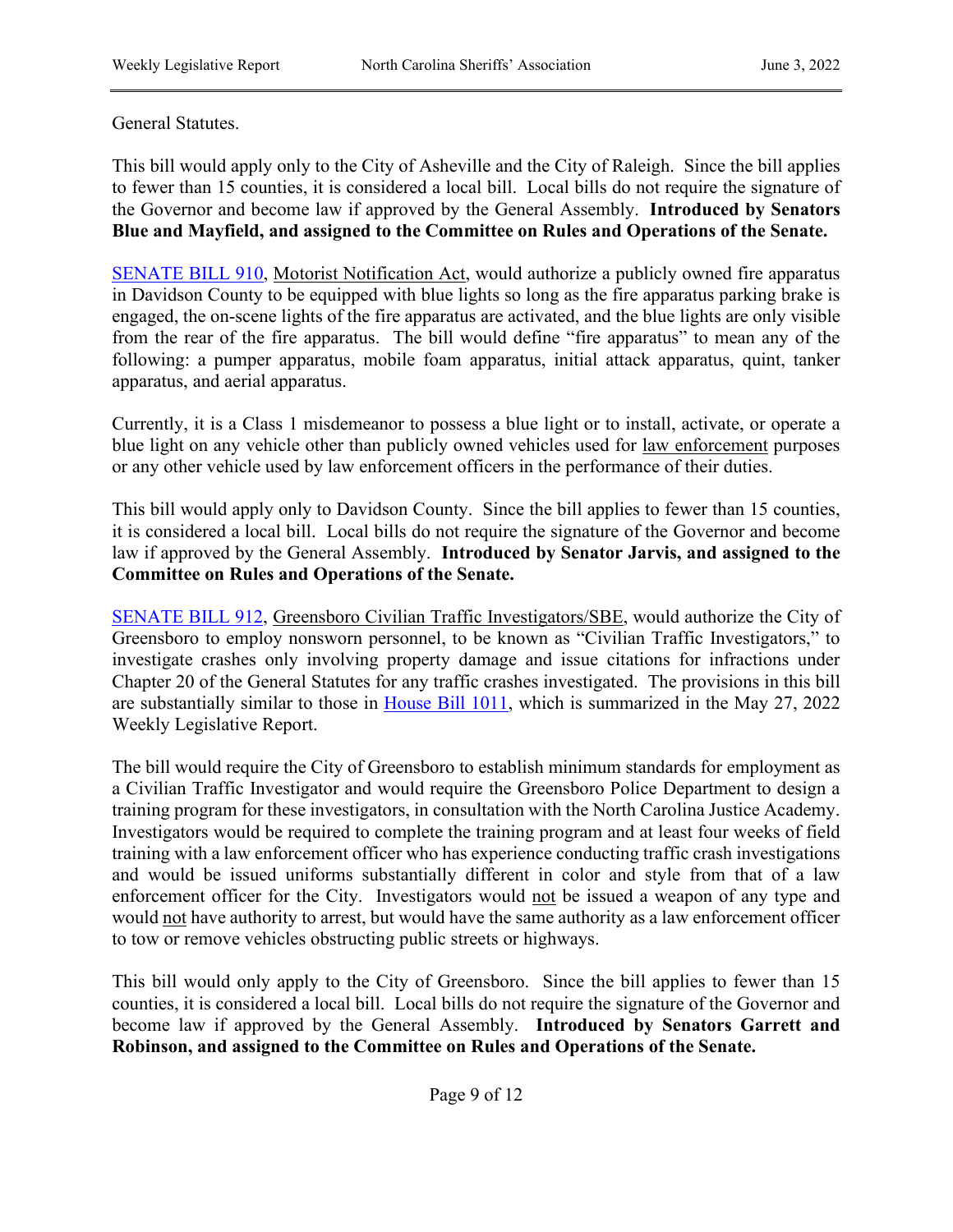### **BILL STATUS**

[HOUSE BILL 315,](https://www.ncleg.gov/BillLookUp/2021/HB315) Arson Law Revisions, which is summarized in the March 19, 2021 Weekly Legislative Report, has been amended in the Senate. The bill, as amended, would make it a Class F felony if a person commits a felony under Article 15 of Chapter 14 of the General Statutes (various arson offenses) and a firefighter, law enforcement officer, fire investigator, or emergency medical technician suffers "serious injury" while discharging or attempting to discharge their official duties. The bill does not define "serious injury."

Currently, a person is guilty of a Class E felony if they commit a felony under Article 15 of Chapter 14 of the General Statutes and any of the above individuals suffer "serious bodily injury" while discharging or attempting to discharge their official duties.

[HOUSE BILL 607,](https://www.ncleg.gov/BillLookUp/2021/HB607) LEO Background Checks//FBI Rap Back Services, which is summarized in the April 23, 2021 Weekly Legislative Report, has been amended in the Senate to change the entire content of the bill and to rename the bill " Suspend Automatic Expunction."

The bill, as amended, would freeze until August 1, 2023 the automatic expunction by operation of law of dismissed charges and not guilty verdicts under the [Second Chance Act](https://www.ncleg.gov/BillLookup/2019/S562) (SL 2020-35), and would require the North Carolina Administrative Office of the Courts (AOC) to convene a group of stakeholders, including sheriffs, to make recommendations to resolve the issues that have developed with these automatic expungements, including but not limited to lack of timely notice that a case has been automatically expunged, lack of timely release orders being delivered to confinement faciltities because it is unknown that a case has been automatically expunged, seized evidence not being disposed of in a timely manner because it is unknown that a case has been automatically expunged, and agency file retention issues created by automatic expungements that are not accompanied by a court order.

Finally, the bill as amended would also require an individual petitioning to have convictions for multiple non-violent misdemeanors or felonies obtained in multiple counties to file a petition in each county of conviction within a 120-day period and would allow a court to grant a petition filed outside the 120-day period upon a showing of good cause for failure to file the petition within the 120-day period.

Currently, an individual filing petitions in multiple counties is required to file all such petitions within a 30-day period and there is no authorization for a court to excuse the filing of a petition outside the 30-day period upon a showing of good cause.

[HOUSE BILL 911,](https://www.ncleg.gov/BillLookUp/2021/HB911) Regulatory Reform Act of 2022, has been amended in the Senate to clarify in our public records laws that specific security information or detailed plans, patterns or practices associated with prison and local confinement facilities operations is not public record. The bill has passed the Senate and been sent back to the House for consideration of the Senate amendment.

Page 10 of 12 [HOUSE BILL 987,](https://www.ncleg.gov/BillLookUp/2021/HB987) Sheriff Excep. for Det. Facility Food Purch., which is summarized in the May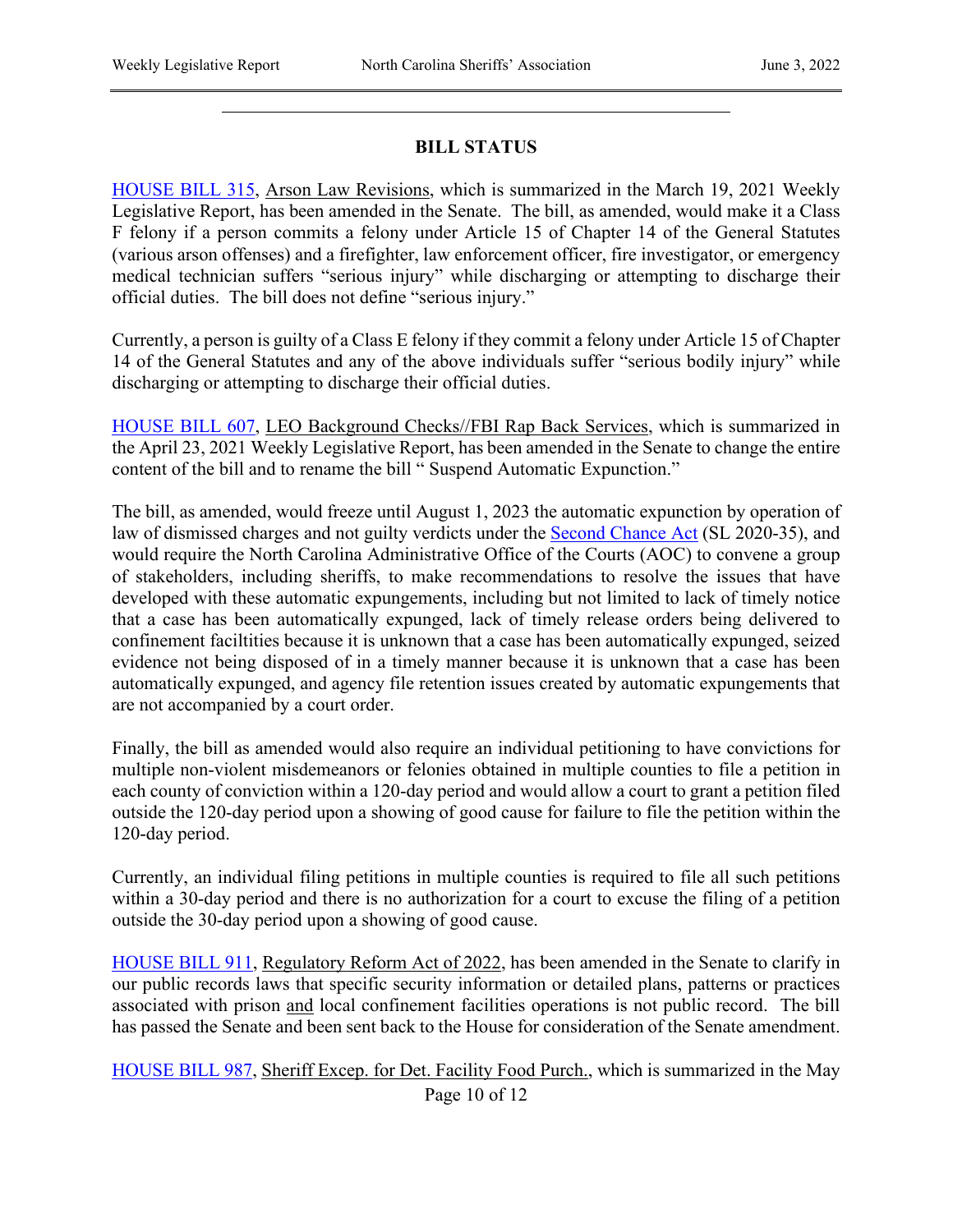20, 2022 Weekly Legislative Report, has passed the House and has been sent to the Senate for consideration.

[HOUSE BILL 1005,](https://www.ncleg.gov/BillLookUp/2021/HB1005) Organized Retail Theft, which is summarized in the May 20, 2022 Weekly Legislative Report, has passed the House with amendment and has been sent to the Senate for consideration. The bill, as amended, would clarify the lawful owner of any seized retail or other property that is evidence of larceny, organized retail theft, or embezzlement, may request the return of such property prior to trial from the district attorney.

Upon the receipt of such a request or upon the district attorney's own determination, the district attorney may apply to the court for an order authorizing the return of the property and would be required to give the defendant notice of the request and 10 business days to inspect and photograph the property that is the subject of the request.

Currently, there is no specific procedure for requesting the return of retail property and any property other than a firearm can be returned upon the district attorney's own determination, without need to make application for a court order.

The bill, as amended, would also provide that damage to property in excess of \$1,000 or the commission of an assault and battery against an employee or independent contractor of the retail establishment or a law enforcement officer during the commission of retail theft of retail property exceeding \$1,000 in value is punishable as a Class A1 misdemeanor, instead of as a Class G felony.

[HOUSE BILL 1006,](https://www.ncleg.gov/BillLookUp/2021/H1006) Amend Prison Pilot Deadlines, which is summarized in the May 20, 2022 Weekly Legislative Report, has passed the House and has been sent to the Senate for consideration.

[SENATE BILL 455,](https://www.ncleg.gov/BillLookUp/2021/S455) Decriminalize Non-Statutory Offenses, which is summarized in the April 2, 2021 Weekly Legislative Report, has been amended in the House to change the entire content of the bill and to rename the bill "Conform Hemp with Federal Law."

The bill, as amended, would define "hemp" to mean "the plant Cannabis sativa (L.) and any part of that plant, including the seeds thereof and all derivatives, extracts, cannabanoids, isomers, acids, salts, and salts of isomers, whether growing or not, with a delta-9 tetrahydrocannabinol concentration of not more than three-tenths of one percent (0.3%) on a dry weight basis."

The bill, as amended, would define "hemp products" to mean "all products made from hemp, including, but not limited to, cloth, cordage, fiber, food, fuel, paint, paper, particleboard, plastics, seed, seed meal and seed oil for consumption, and verified propagules for cultivation if the seeds originate from hemp varieties."

Currently, "industrial hemp" and "hemp products" are defined in our General Statutes under the North Carolina Industrial Hemp Pilot Program (which expired December 31, 2021) that was governed by the North Carolina Industrial Hemp Commission. These terms are set to expire on June 30, 2022.